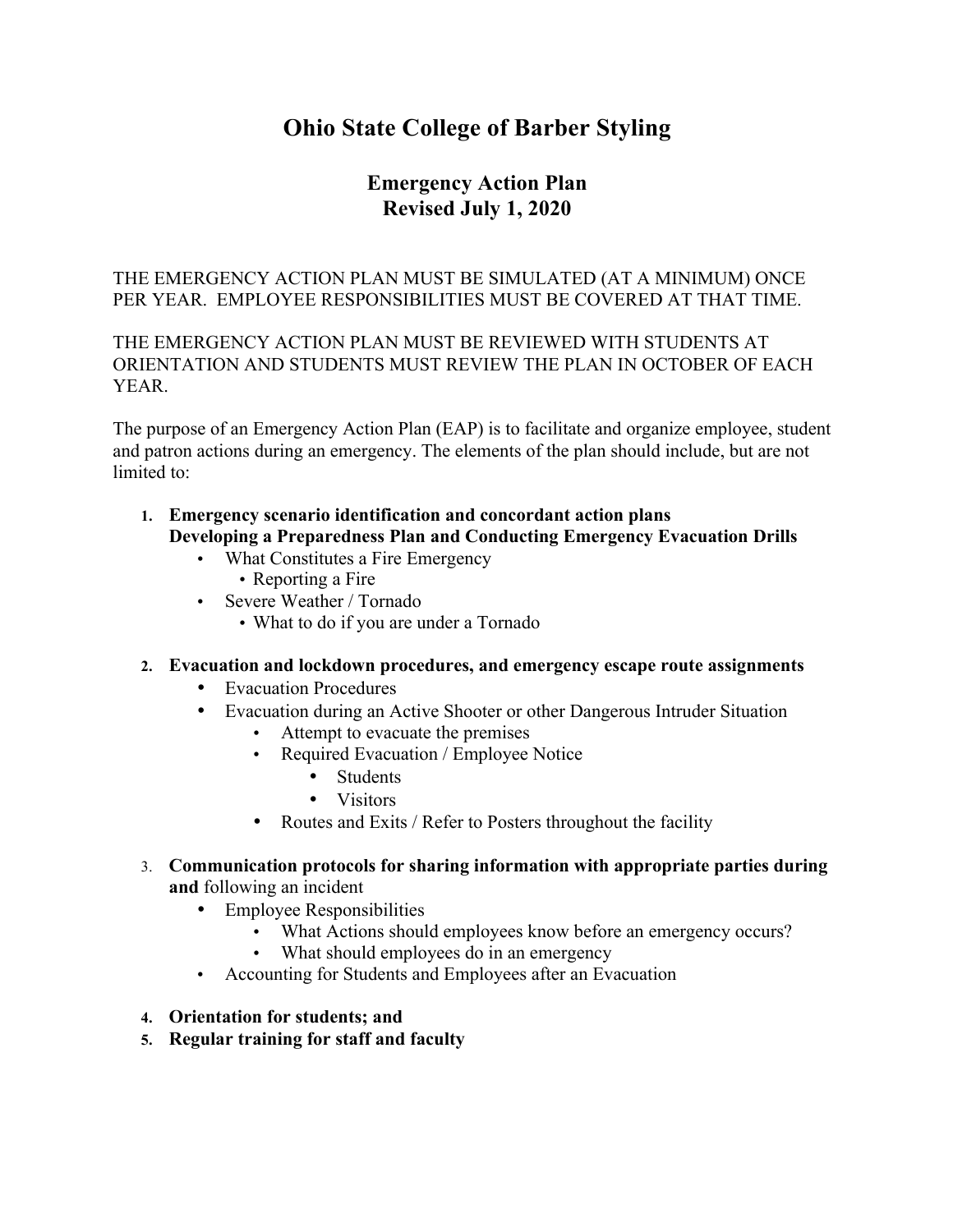## **1. Emergency Scenario Identification and Concordant Action Plans**

Typical scenarios include, weather-based events; fire and incendiary-based events; water-based events; events that pose a danger to students on or near campus; visitor protocol and campus intrusion; medical emergencies; physical and cyber threats; and acts of violence.

Common sources of emergencies identified in emergency action plans include - fires, explosions, floods, tornadoes, civil disturbances and workplace violence.

## **Developing a Preparedness Plan and Conducting Emergency Evacuation Drills**

## • **What Constitutes a Fire Emergency?**

- A building fire evacuation alarm is sounding
- An uncontrolled fire or imminent fire hazard occurs in any building or area of the school
- There is the presence of smoke, or the odor of smoke or electrical fire
- There is spontaneous or abnormal heating of any material, an uncontrolled release of combustible or toxic gas or other material, or a flammable liquid spill

## • **Reporting a fire**

- Activate the building fire alarm in buildings equipped with a manual fire alarm system
- Call 911
- Building shall be immediately and totally evacuated whenever the Administrative office announces an emergency
- If safe to do so, shut off all machinery and equipment in the area
- Meet emergency personnel at the front of the building

#### • **Severe Weather/Tornado**

Before inclement weather, plan ahead:

Thinking and planning ahead can significantly reduce dangers of a tornado. It is important that those in your department discuss and develop a tornado emergency plan for your area.

- Take notice of the environment, building, and rooms where you spend much of your time
- Identify the best areas to take protective cover during a tornado as well as the possible exits from the building
- Have a flashlight, a battery powered radio and spare batteries in case the power is off
- Have a first aid kit available. Know who in your department is certified in First Aid and CPR

## **Tornado Watch (Definition)**

Tornadoes are possible. Remain alert for approaching storms. Watch the sky and stay tuned to NOAA Weather Radio, commercial radio, or television for information. Tornado Warning (Definition)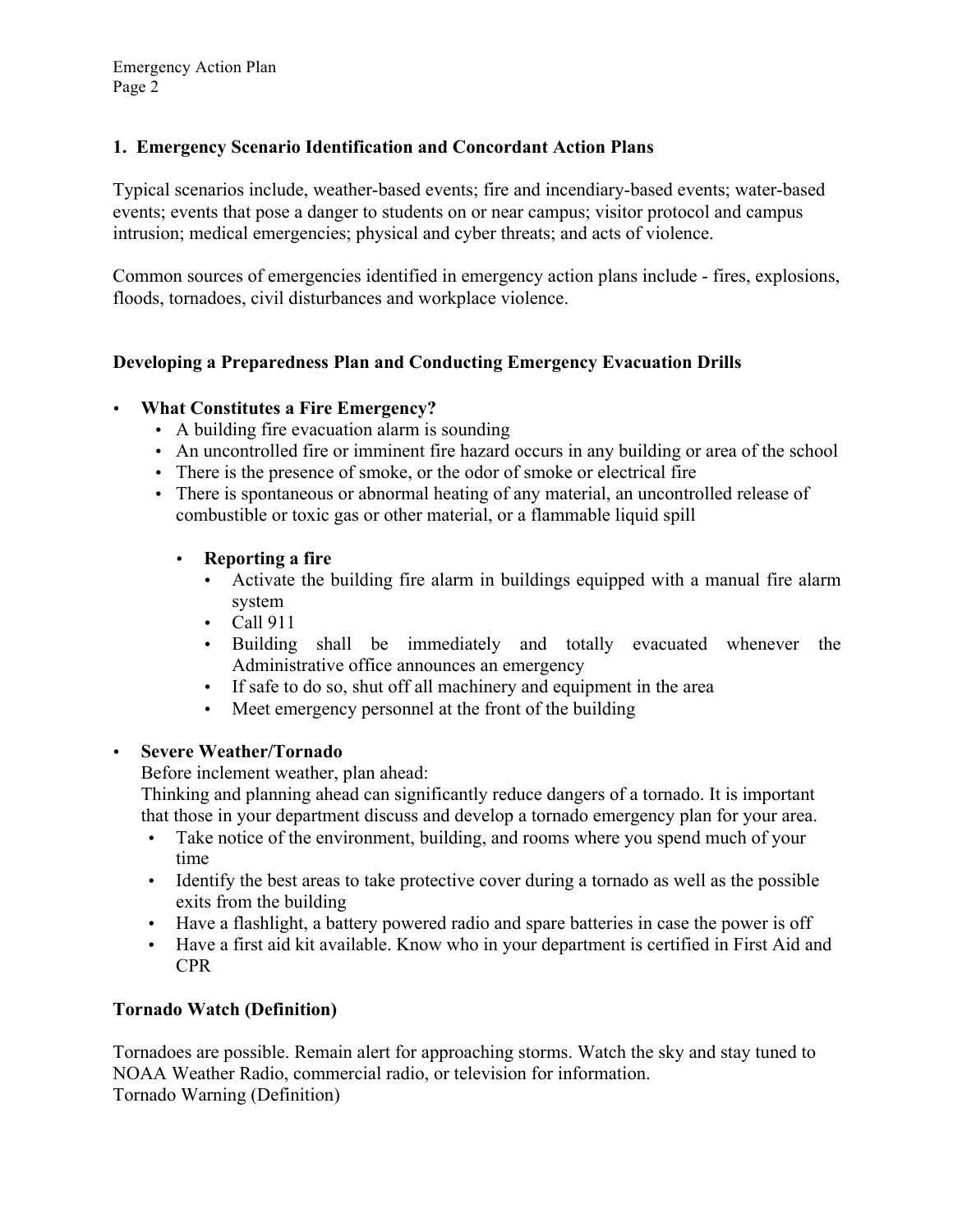Emergency Action Plan Page 3

A tornado has been sighted or indicated by weather radar. Take shelter immediately. Be alert to changing weather conditions. Listen to local radio or to commercial radio or television newscasts for the latest information.

#### **Danger Signs**

- Dark, often greenish sky
- Large hail
- A large, dark, low-lying (particularly if rotating)
- Loud roar, similar to a freight train

#### **If you are under a tornado WARNING, Know what to do**

#### • **Shelter**

- Go to a pre-designated shelter safe zone area,
- Stay away from corners, windows, doors, and outside walls
- Put as many walls as possible between you and the outside
- Use your arms to protect your head and neck

#### **2. Evacuation and Lockdown Procedures Developing a Preparedness Plan and Conducting Emergency Evacuation Drills**

#### • **Evacuation Procedures**

- It is the responsibility of every person to immediately exit the building whenever the fire alarm is activated or a fire emergency exists. Emergency exits are clearly indicated
- All students, faculty, and staff are required to leave the building and remain outside until the emergency is over, and shall not restrict or impede the evacuation
- Department heads are expected to review annually fire prevention and fire survival information with faculty and staff, or to schedule such a presentation with the Whitehall Fire Department or other certified fire preparedness organization

## • **Evacuations during an Active Shooter or other Dangerous Intruder Situation**

Active shooter and other dangerous intruder situations are unpredictable and evolve quickly. Typically, the immediate deployment of law enforcement is required to stop the shooting and mitigate harm to victims. Because active shooter situations are often over within 10 to 15 minutes, before law enforcement arrives on the scene, individuals must be prepared both mentally and physically to deal with an active shooter situation. Evacuation may be one option during an active shooter situation. Sheltering in place during an active shooter situation may also be an option.

#### • **If there is an accessible escape path, attempt to evacuate the premises. Be sure to**:

- § Have an escape route and plan in mind
- § Evacuate regardless of whether others agree to follow
- Leave your belongings behind
- § Help others escape, if possible
- Prevent individuals from entering an area where the active shooter may be
- § Keep your hands visible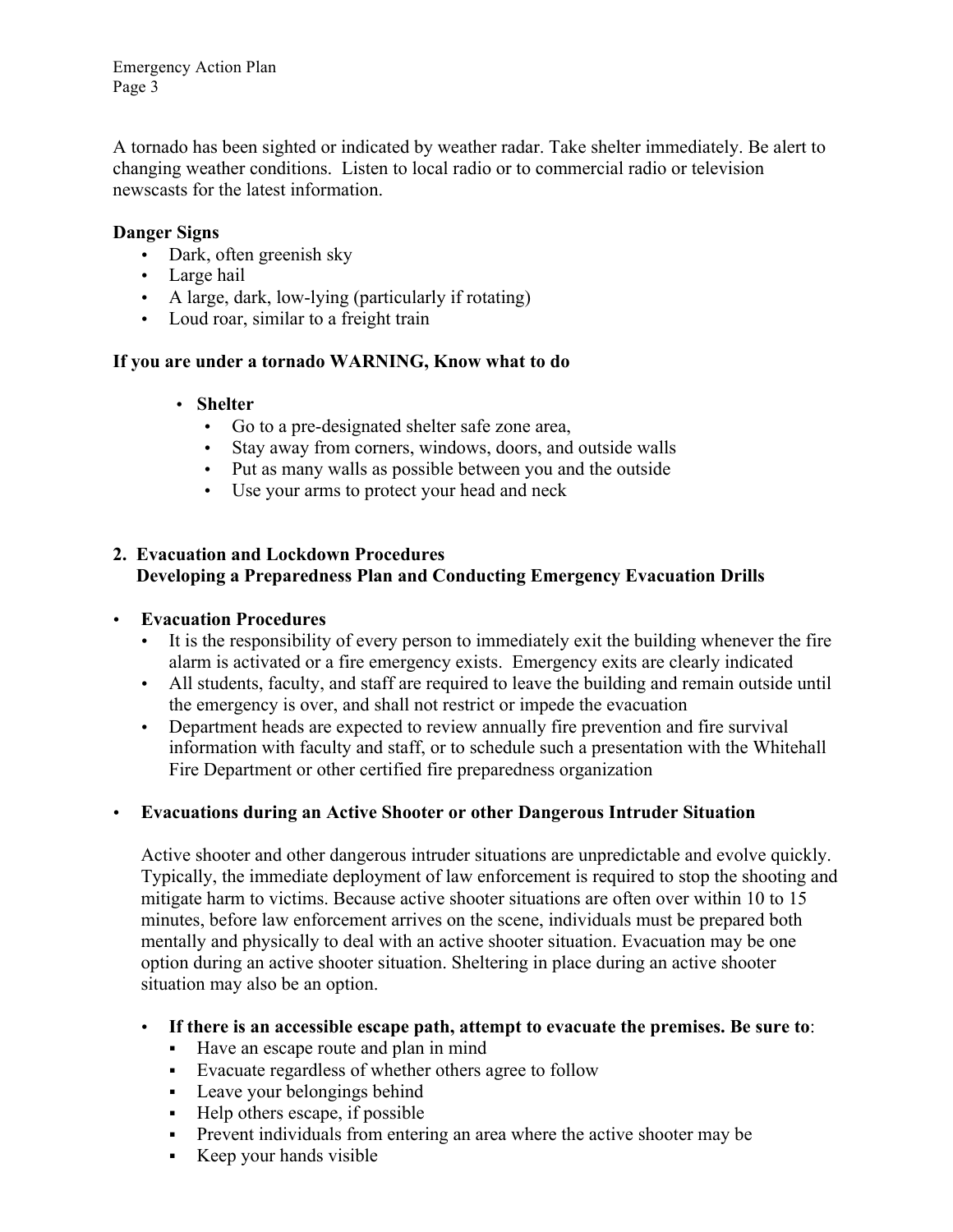Emergency Action Plan Page 4

- Follow the instructions of any police officers
- Do not attempt to move wounded people
- Call 911 when you are safe

## • **Required Evacuation Safety / Employee Notice**

- All employees are required to follow the Emergency Action Plan (EAP) to provide the safest possible response to any emergency
- Staff and Faculty members are required to instruct students and customers on the appropriate evacuation routes assigned to the room in which their class is held
- Staff and Faculty are required to respond to emergencies based upon the Emergency Action Plan (EAP)
- NO ONE will be asked or required to place himself or herself in harm's way
- If it is dangerous to you leave!
- Provisions must be made to assist challenged individuals
	- **Students**
		- Students are expected to comply with all directions given by Faculty and Staff members in order to effect a safe and orderly evacuation
		- Students will be given instruction as to what is expected of them in each class should an emergency occur
	- **Visitors**
		- Visitors are expected to comply with the direction given by OSBC personnel in order to effect a safe and orderly evacuation

## • **Routes and Exits / Refer to Posters throughout the facility**

The posters include locations of exits, assembly points, and equipment (fire extinguishers and first aid kits that may be needed in an emergency). Exit routes should be:

- Clearly marked and well lit
- Wide enough to accommodate the number of evacuating personnel
- Unobstructed and clear of debris at all times
- Unlikely to expose evacuating personnel to additional hazards

#### **3. Communication protocols for sharing information during and following an incident:**

- **Employee Responsibilities and Communication Protocols for sharing information**
	- The Executive Administrative Director is first in the chain of command during an emergency.
	- The Director of Education and the Assistant Director of Education are responsible for helping move employees and the public from danger to safe areas during an emergency. They are responsible for checking offices and bathrooms before being the last person to exit an area as well as ensuring that fire doors are closed when exiting.
	- Employees designated to assist in emergencies are aware of employees with special needs (who may require extra assistance during an evacuation), how to use the buddy system, and any hazardous areas to avoid during an emergency evacuation.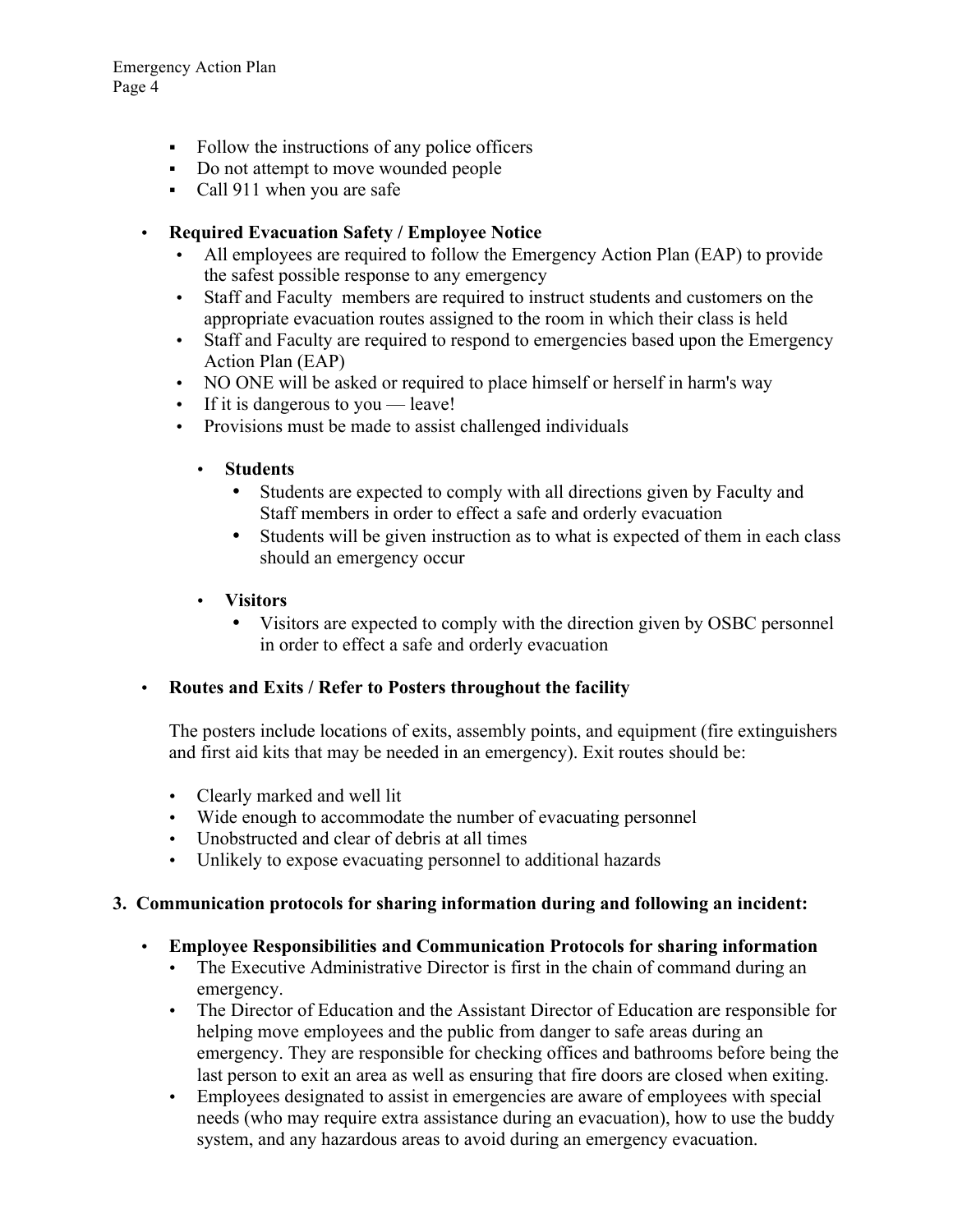- **What actions should employees know before an emergency occurs?**
	- Be familiar with the work site's emergency evacuation plan
	- Keep noise to a minimum so you can hear emergency instructions
	- Know the pathway to at least two alternative exits from every room/area at the workplace
	- Recognize the sound/ announcement signaling method of the fire/ evacuation alarms
	- Know who to contact in an emergency and how to contact them
	- Know how many desks or cubicles are between your workstation and two of the nearest exits so you can escape in the dark if necessary
	- Know where the fire/evacuation alarms are located and how to use them
	- Report damaged or malfunction safety systems and back-up systems
- **What should employees do in an emergency?**
	- Leave the area quickly but in an orderly manner, following the work site's emergency evacuation plan and postings; go directly to the nearest fire-free and smoke-free exit recognizing that in some circumstances the only available exit route may contain limited amounts of smoke or fire
	- If possible, assist small children that may be separated from their guardian
	- Listen carefully for instructions over the building's public address system
	- Crawl low, under the smoke to breathe cleaner air if there is a fire; test doors for heat before opening them by placing the back of your hand against the door so you do not burn your palm and fingers; do not open a hot door, but find another exit route; keep "fire doors" closed to slow the spread of smoke and fire
	- Report to the designated meeting place
	- Do not re-enter the building until directed by authorities
- **Accounting for Students and Employees after an Evacuation**

The Director of Education will account for Students after an evacuation, the Assistant Director of Education will account for Employees. The Barber Instructors and Teachers will account for OSBC patrons and the public after an Evacuation.

To ensure the fastest, most accurate accountability of our employees, students and patrons

- Designate assembly areas where employees should gather after evacuating.
- Take a head count after the evacuation. Identify the names and last known locations of anyone not accounted for and pass them to the official in charge.
- Establish a method for accounting for non-employees such as suppliers and OSBC patrons.
- Establish procedures for further evacuation in case the incident expands. This may consist of sending students and employees home for their personal safety.